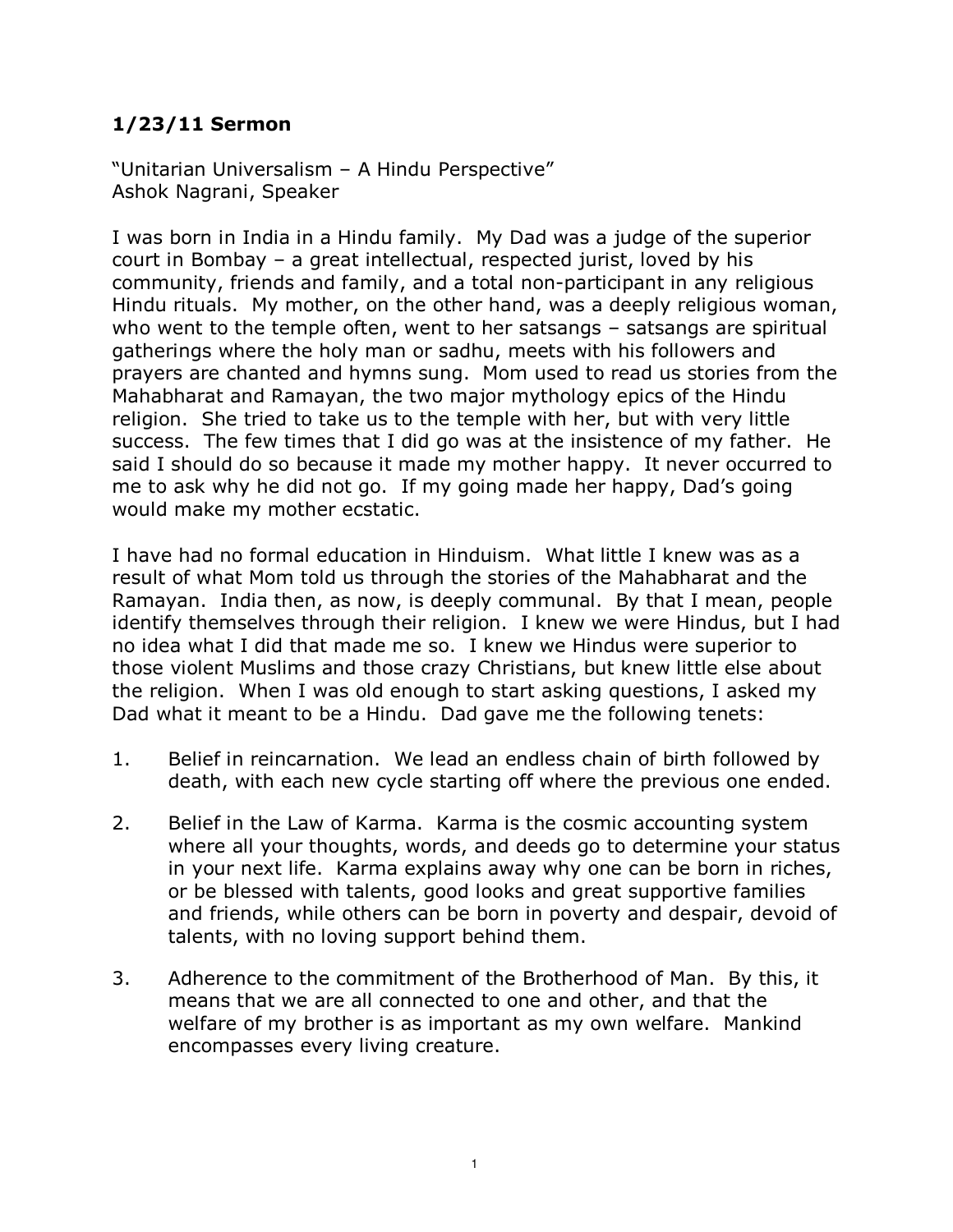Dad said that it was not important that you believed in all three tenets. But the adherence to the Brotherhood of Man was non-negotiable! He also said that if I had any further questions, I should refer to the Bhagavad Gita. He gave me a copy of the Bhagavad Gita translation by Dr. Annie Basant who was at one time the president of the Theosophical Society. He told me to read it, and that it would answer most all my questions.

The Bhagavad Gita is also called the Lord's Song. The armies of the Pandvas, who were the good guys, were set to clash with the armies of the Kurvas, who were the evil guys. Arjuna, the leader of the Pandvas had a chariot driven by Lord Krishna. As the battle is about to begin, Arjuna is filled with remorse and does not wish to go to battle which would result in the killing of the Karvas, who were his cousins. Lord Krishna counsels Arjuna that there are times in ones life when one has to do battle with evil. It was Arjuna's duty to go to war, to have good triumph over evil. The eighteen chapters of the Bhagvad Gita are considered by scholars to be the essence of Hinduism, or essentially the Hindu Bible. It is interesting to note that the Gita is Lord Krishna's discourse with Arjuna, pretty much as the Bible is considered the word of God.

For the next 15 years, I read a chapter of the Gita every night. Initially, I didn't understand any of it. I used to read a chapter every night more as a ritual than any thing else. After I came to the U.S., I quit doing so. Even though I have read the Gita many, many times as an adult, I still don't understand all of it. In many instances, I don't even know if I agree with everything in it. As a matter of fact, in our Spiritual Awakening Group here at UUMAN that meets twice a month, we have been studying the Gita for the last several months. I have learned more about the Gita from these discourses than I did in all my previous readings.

I got my most basic understanding of Hinduism from reading Huston Smith's book on Comparative Religions, which was a textbook in my college.

To those not conversant with the Hindu religion, let me tell you briefly what it entails. Man is composed of body, mind and soul. The body and mind can change and wither, but the soul, called Atma, lives on. The collective soul of all living things is called Parmatma, or super soul, which is also the term used for God.

So what Hinduism believes is that our collective souls make up what we call God. The goal of all humankind is to achieve union with God and become God. You do this by perfecting yourself through a series of births and deaths. Your station in your next life is determined by the collective good or evil you have done in this life.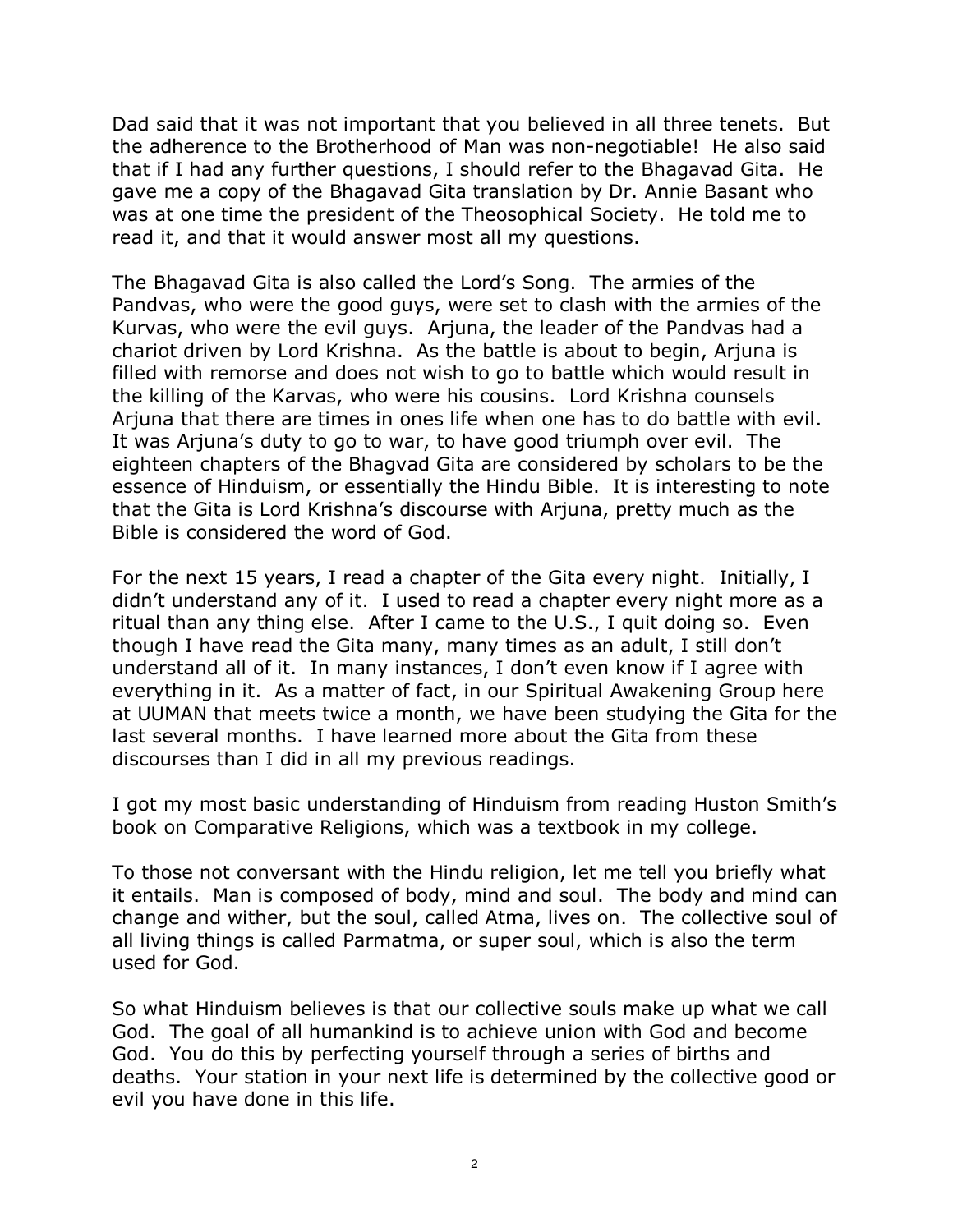Nirvana, or the freedom from the endless cycles of life and birth, can be achieved in many ways. In the Gita, Lord Krishna explains to Arjuna that moksha can be achieved through four different ways. These ways are not mutually exclusive. The different paths are Knowledge, Action, Devotion and Meditation.

Throughout the Gita, Krishna insists that life must be lived, not renounced. But it must be lived with detachment from ego, in the service of God.

Meditation is stressed as being a path towards self-actualization, and must be practiced if one is to achieve freedom from the endless cycle of life and birth. While both prayer and meditation are paths, meditation is considered the preferred path, since one is talking to God while the other is listening to God.

The practice of Devotion in Hinduism is quite different from anything we do in Unitarian Universalist services. Among the Hindus, devotion often comprises of singing hymns and chants. But the singing is more rapturelike. UU's are more intellectually grounded. We do not go into raptures singing our living traditions. While I marvel at our choir and Huu Mai's brilliant handling of it, it is an intellectual joy, not a rapture where you are likely to go into a trance.

My introduction to Universal Unitarianism was similarly unscholarly. I had moved to Georgia and was pretty shocked at the mentality of my co-workers who were, to put it delicately, a little bit too extreme right. I was complaining to a Jewish friend of mine about how hard it was to meet people (translate – "girls"). Since I did not drink or hang out at the "meat markets" of that time – anyone remember Sans Souci or the Braves Falcon Lounge? – my friend Max said, "You know what you might find interesting – you should go the new UU church they have built at Cliff Valley. Those guys are all crazy; you will fit right in!"

UUCA was pretty eye-opening for me. I was amazed. Here in Georgia were a group of people who thought like I did and had the same values. I wish I could tell you that I studied UU-ism and found my spiritual home. That really wasn't it. I went to the parties that their 20's-30's group had, went on some ski trips with them, found their preacher Gene Pickett's sermons mentally stimulating and generally had a good time there.

After I moved to Roswell and started a family, I quit going to church. One day, when my twins were 10 years old, came and told me, "Dad, all our friends go to church. We should go, too." I mentioned this at lunch one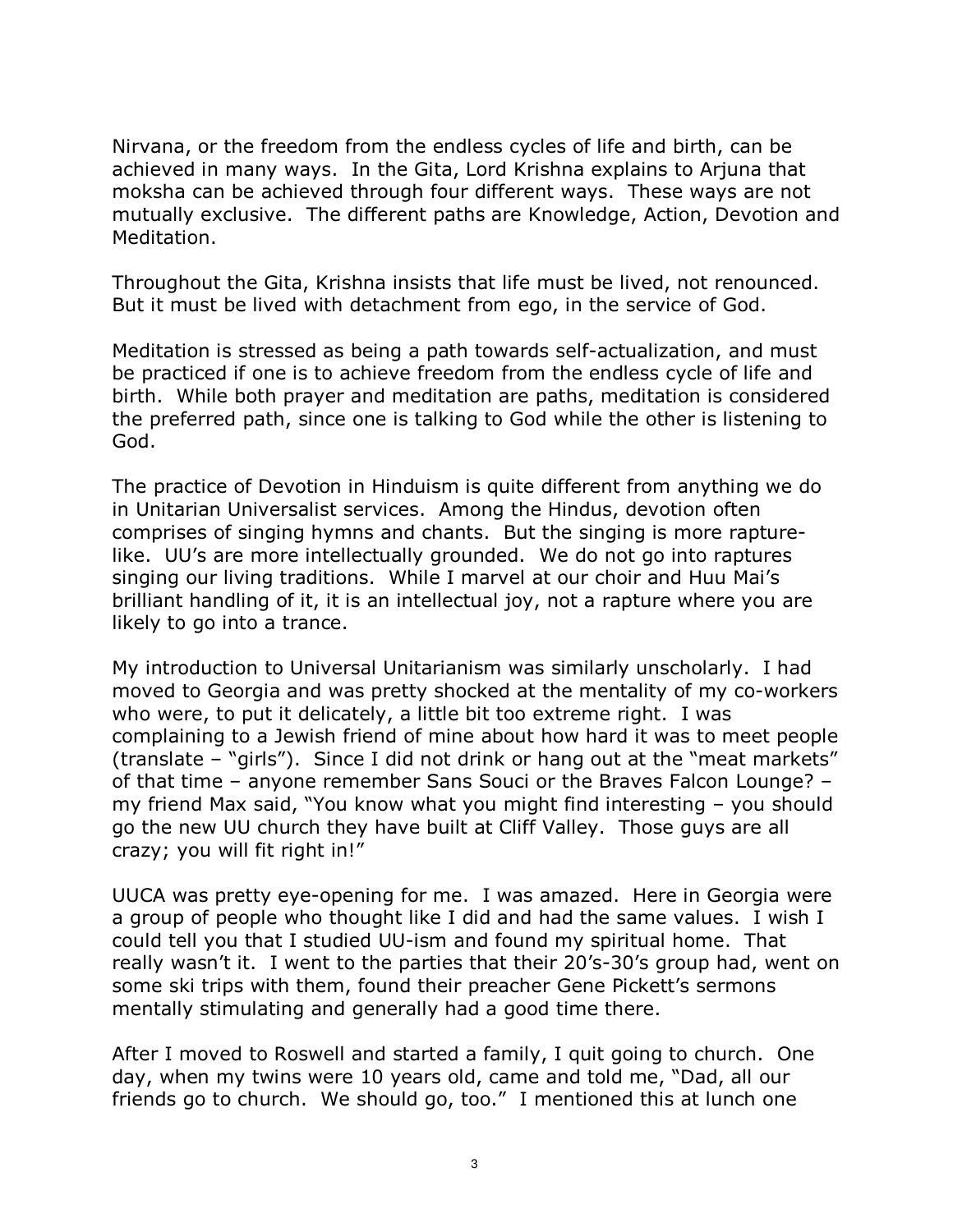day, and my sales manager who was very active in his church asked me, "Didn't you go to the UU church at one time?" Mike took it upon himself to find out where the closest UU congregation was. He told me a new congregation had just been formed in Roswell, and they met at the Primrose Cottage, which was about a mile from my house. He also told me that he had already talked to the preacher, Lauralyn Bellamy, and she was expecting me and the boys that Sunday. So began my association with UUMAN.

As I started to learn more about Unitarian Universalism, I was amazed at how much it had in common with Hinduism. Let's review some of the basics of UUism. We think it is not important what you believe, but how you behave. Hinduism similarly places a very high importance on action; action which is done in devotion to the universe without ego or attachment. Action and doing your duty are considered prime ways to achieve Nirvana.

Let me recite to you the Unitarian Universalist Covenant. Love is the spirit of this church, and service is its law. To dwell together in peace, to seek the truth in love, and to help one another.

In a similar context, toward the end of the Bhagvad Gita, Krishna tells Arjuna, "The highest path of religion is absolute, unconditional loving surrender unto Lord Krishna, which is expressed by service towards our fellow man, which frees us from all sin, and brings complete enlightenment. This will enable one to return to Krishna's eternal spiritual abode."

Another point of great similarity is the Unitarian Universalism covenant, "Respect for the interdependent web of all existence of which we are a part." Let's look at this a little bit closer. This is not a principle recognized by most Christian traditions. I remember in the Catholic school that I went to, Father Agiah saying, "God gave man dominion over the Earth. All things were put on this Earth for the enjoyment of Man." If this was in the Bible, and the Bible was written by man, then you have got to admit that it is pretty selfserving. Did anyone ask the animals, or the plants, or the earth if they agreed with this law? Man proclaims himself as the master of the planet and then can do whatever he wants with all things in it.

Hinduism, on the other hand, considers everything in nature divine. The animals, plants, earth, water, fire, all objects material and immaterial are considered divine. Man is part of this earth, just like the animals, plants, the rivers and the seas. There is divinity in it all. This divinity connects us and it connects us to the Supreme.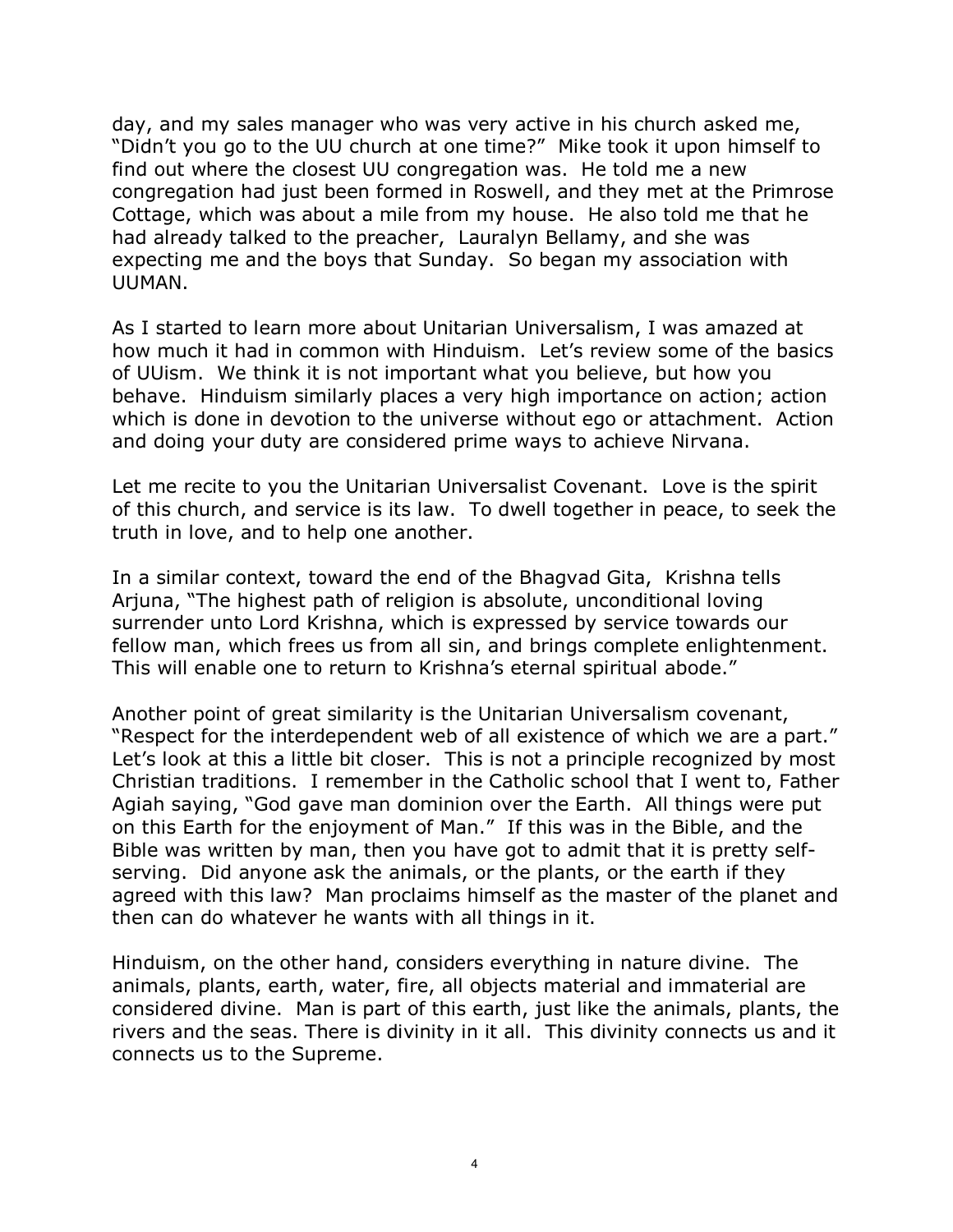Another covenant of Universal Unitarianism is the free and responsible search for truth and meaning. Because Unitarian Universalism is so intellectually based and appeals to the head rather than the heart, the early UU thinkers had thought that one day all of America would be Unitarian. Of course, we have seen that that's not so. It is a little disconcerting to think that in a country of 300 million plus people, there are only about 250,000 who subscribe to the intellectually-based UU faith.

Hinduism similarly advocates knowledge as a path to Nirvana. Hindus believe that one of the ways to escape the endless cycle of birth and death is through study of the Vedas and the Upanishads. These old texts going back 5,000 years detail the philosophies that guide mankind. Nirvana can therefore be achieved by gyan, which is knowledge.

While there are a lot of similarities, some differences do exist. Bhakti is devotion, and one can attain moksha through Bhakti. In this, there is a greater similarity with the Christian monks than with anything that the UU's have. Somehow, we don't see much value in chanting and praying all day.

Man can therefore achieve his liberation through either knowledge or seeking truth, or by devotion, or by action which is doing your duty.

In summary, the Gita extols the individual to do as follows:

- Control of the senses and purity of conduct.
- Unselfish, but attentive performance of one's duties.
- Cultivate true detachment and an even spirit in the face of success or defeat, joy or grief.
- Vigilant control of the motions of the mind, and elimination of passions that disturb it. The three feelings that must be controlled are lust, anger and greed.
- Periodic turning of the mind inwards, for silent, concentrated meditation.
- Surrendering one's life to God's grace.

When I look at our UU covenants in light of the Hindu teachings, I see a great deal of similarity, and no conflicts. Some have pointed out that UU's put more emphasis on social action, which is not mentioned anywhere in the Gita. Further, it has been pointed out that the law of Karma actually impedes any desire to lift people out of their circumstances to better ones, because people in lower strata are just living out their karma.

Actually, a deeper look into the Gita shows Krishna saying that the highest form of devotion to God is through Action, which is doing your duty. If I am a parent, my duty is to take care of my children. If I am an employer, my